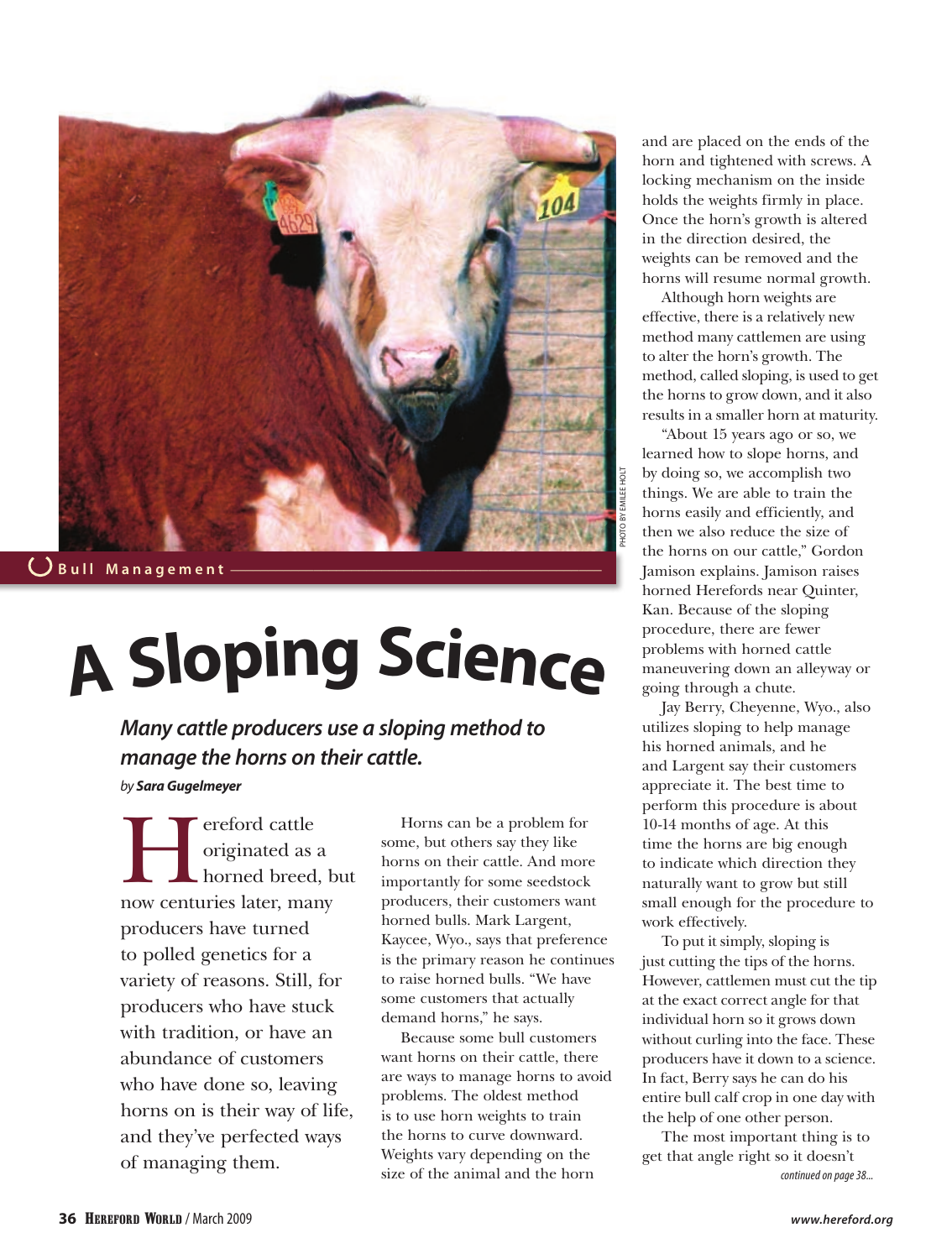## **Getting to the point**

### *What you need to know about dehorning.*

No matter whether you raise polled or horned cattle, there is one thing that can't be disputed. Horned cattle sold as feeders are going to be discounted anywhere from \$2-\$10 per calf, because once the calf is past 6 or 7 months of age, a once-simple procedure of dehorning will cause a performance setback that will last more than 100 days.

Joseph Stookey, professor of applied ethology at the University of Saskatchewan, explains that the loss of performance is still preferable to the alternative of leaving the horns until harvest, which results in a discount then as well.

"There's a study that shows that animals in the feedlot with horns increase the level of bruising by 50% compared to those without horns," Stookey says. That bruising must be trimmed at the packing plant, resulting in lost revenue.

Also, Jim Williams, Certified Hereford Beef LLC vice president of supply, says the bruises are typically in the loin area, which is the most expensive part of the carcass.

"Ideally we want to see all cattle clean-headed when they arrive at the feedlot," Williams says. Having clean-headed cattle will reduce the amount of bruises on penmates and the amount of bunkspace required.

#### **When should dehorning be done?**

Because it is much easier on the calf and the pocketbook to dehorn at a young age, Stookey suggests dehorning the calf as young as possible to reduce animal welfare concerns. James Neel, animal science professor and beef Extension specialist at the University of Tennessee at Knoxville, agrees with Stookey.

"The younger they are, the easier on the calf and easier on the producer. The calf will heal up a lot quicker," Neel says.

Research supports their claim. Studies show if calves are dehorned at 6 months of age or older, there is a setback in performance of more than 100 days. Dehorning at 3 months also shows a negative performance response, although it is less than those dehorned at 6 months. This information means that at less than 3 months of age is the best time to dehorn, and studies show that in the first week of life the calves show no pain response in performance at all. Producers have to consider the animal's welfare and manage their valuable time.

#### **Which method is best?**

Neel says one method is not necessarily better than others; the producer should determine which is best for his individual operation. Jay Berry, Cheyenne, Wyo., raises horned cattle but dehorns all of his heifer calves right after birth. He uses caustic paste and says it is inexpensive. "It costs about \$4.50 a year because it only takes one jar of paste," Berry says. When he works all of his calves at weaning he occasionally has to dehorn one whose mother licked the paste off.

Stookey says the caustic paste method is preferable if the producer chooses to dehorn instead of raising naturally polled cattle. "From the standpoint of the animal's response, there's good evidence that caustic paste is probably one of the least painful methods we have," he says. When applying the paste, it is important to trim the hair around the horn bud and apply a ring of petroleum jelly on the edge of the hairless area to prevent burns from the chemical.

Using paste may be the least painful method, but it is not without complications. It is a paste, after all, that can be rubbed off onto the cow, causing burns, or can be licked off as Berry explained. For these reasons it is best to keep the cow and calf separated until the paste becomes dry and hard. Weather conditions also have to be considered because rain may cause it to run down onto the calf's face.

Another option for young calves, with which no bleeding is involved, is using a hot iron. This method works best when the horn is less than one inch long. A branding iron can be used or there are irons specifically designed for dehorning. No matter what type you use, it's important to place the iron on the horn area for at least 20 seconds, according to Neel, then check the color of the area. The skin should be copper colored with a white ring next to the horn. If it is not, reapply the heat for at least 10 more seconds. If done properly, the horn should fall off in four to six weeks. This method is hard without good restraint because it is difficult to keep the calf still enough to keep the iron in the right area for 20 seconds.

A mechanical option for dehorning young calves, about 2 months of age or less or with horns less than one and a half inch long, is using a tube dehorner. Tube dehorners work by placing the tube over the horn bud, pushing the tube into the head and twisting, cutting the skin surrounding the horn. Then the tube can be tilted to one side, cutting the horn off. The disadvantage to this method is you must have the appropriate size tube for each horn. In order to work properly, the tube should be about one quarter to one half inch larger than the base of the horn bud.

If the calf is larger, a Barnes dehorner is the best way to dehorn. This type of dehorner mechanically cuts off the horn and the surrounding skin. Just like the tube, the Barnes dehorner must be the right size to allow for the horn and the surrounding skin to be removed. After placing the instrument over the horn, quickly widen the handles completely, then twist for a good cut.

Jonathon Beckett, California Polytechnic State University animal science professor, explains that in his area most producers who dehorn calves do it at branding, which is usually at about 4-5 months of age. Because these are slightly older calves, most use a Barnes dehorner and use a hot iron to cauterize the area and stop the bleeding. Beckett says most cattlemen in his area are using a fall-calving season, so it's usually February when branding and dehorning are performed. Because it's early, there are no flies yet, which greatly reduces the risk of infection.

#### **How is infection avoided?**

Choosing a time when there are fewer flies is another important consideration when determining when to dehorn. Unless you are utilizing the chemical dehorning method, a large fly population will increase the calves' chances of infection. For this reason, early spring or late fall is usually the best time.

More important than what tool you use, it is imperative that the dehorning instrument you are using is disinfected between calves. Another good way to help prevent complications with mechanical dehorning is to place blood coagulation powder and fly spray on the area once the bleeding has stopped.

If you choose not to raise polled cattle, dehorning does require an investment in labor and equipment, but the value it adds to feeder calves more than makes up for it. **HW**